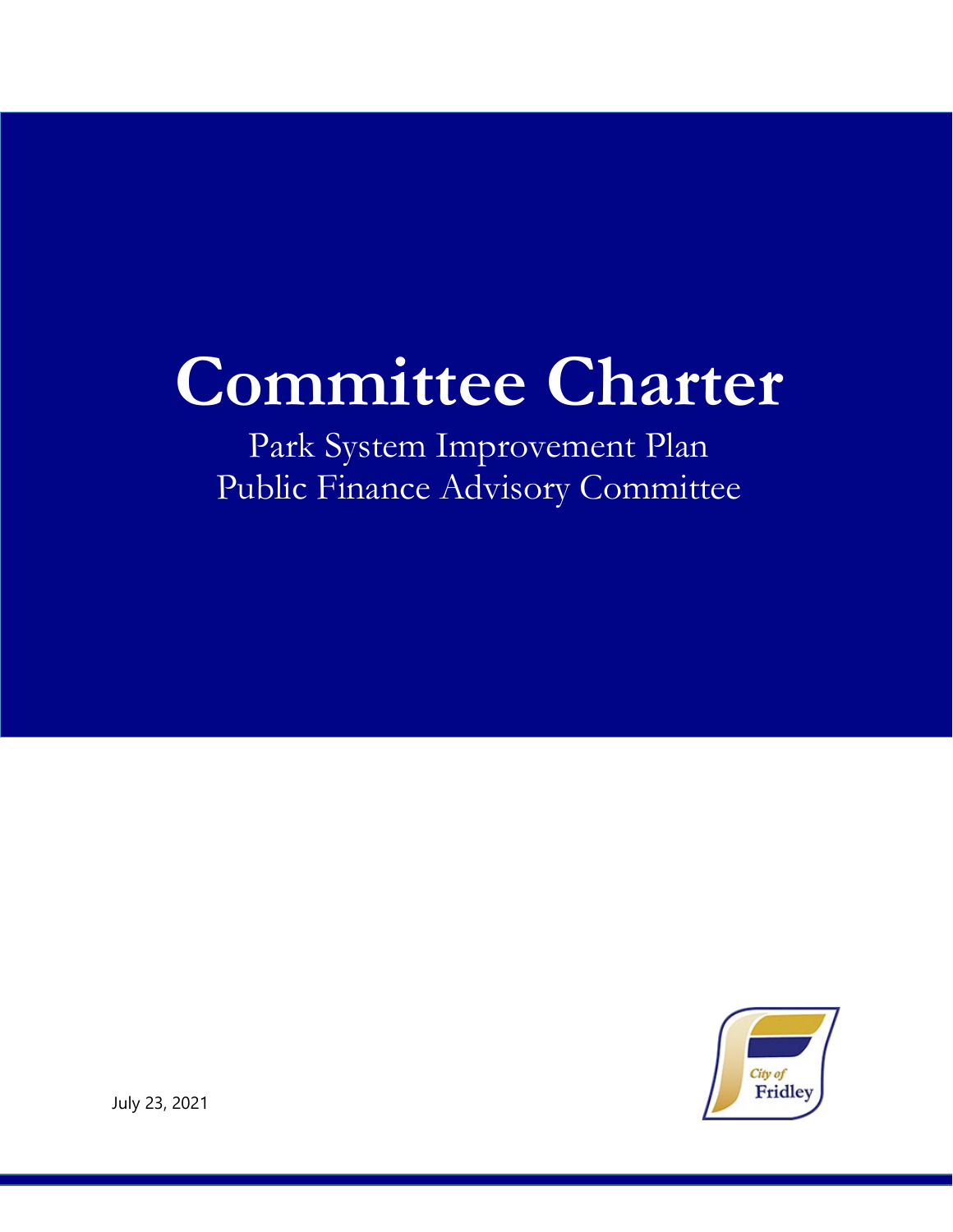### **Committee Charter Public Finance Advisory Committee**

#### **Mission**

Pursuant to Resolution No. 2021–51 and Resolution No. 2021–55, the City Council (Council) authorized and created a Public Finance Advisory Committee (Committee) of interested residents to advise and recommend to the Council an appropriate financing method(s) to support implementation of the Park System Improvement Plan (Plan).

### **Framework**

Under the guidance of this mission, the Committee shall:

- Consist of up to eight residents, interested in the Plan and Park System, and able to attend duly scheduled meetings;
- Consider and recommend an appropriate financial plan for the Plan, which may not exceed \$30 million or a 10–year timeline;
- Promote further public participation and input in the Plan development process; and
- Receive facilitation and support from City staff, primarily through the Director of Finance/City Treasurer/City Clerk.

### **Meetings**

To accomplish both this mission and framework, the Committee shall meet approximately five times to discuss various topics applicable to the public finance of a park system. Additionally, the meetings shall be:

- Open to the public, with public notice provided at least five calendar days prior to any meeting;
- Recorded, with meeting agendas, materials and minutes available through the City website; and
- Held at dates and times convenient for public participation, primarily on Tuesdays on or after 6:00 p.m., depending upon the availability of Committee members, in the Council Chambers.

Committee members may also be asked to attend additional meetings as needed (e.g., City Council, Parks and Recreation Commission, Stakeholder Meetings).

#### **Role**

The Committee serves in an advisory capacity to the Council and provides recommendations to further inform Council decisions. However, the Committee does not formally approve or authorize any Plan actions.

The Committee shall primarily focus on the financial consideration of the Plan and not otherwise consider Plan elements beyond their financial impact or related strategy. Consistent with the aforementioned resolutions, the Council also created a Plan Refinement Advisory Committee to further evaluate Plan concepts.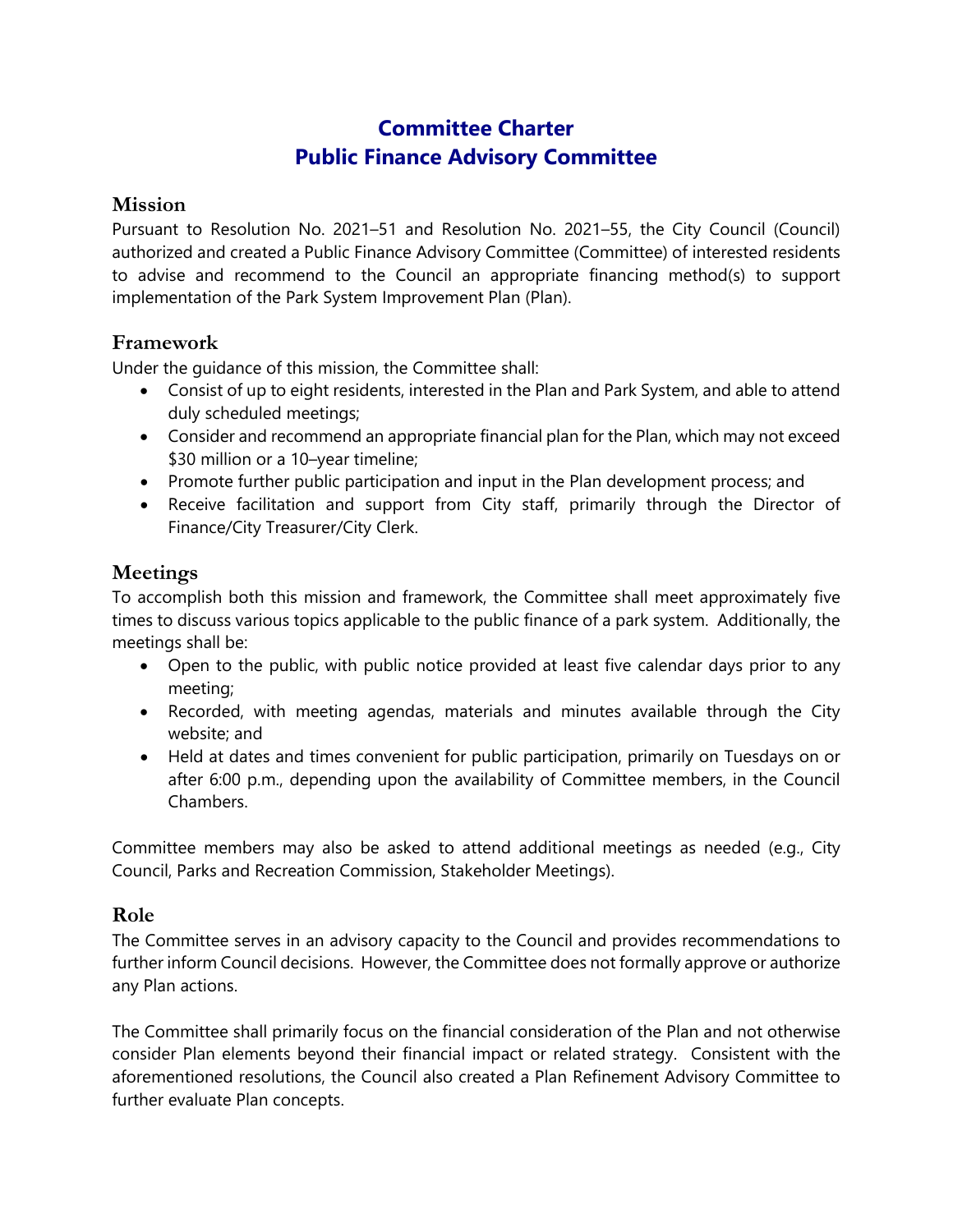# **Committee Charter**

Fridley Park System Improvement Plan Refinement Advisory Committee